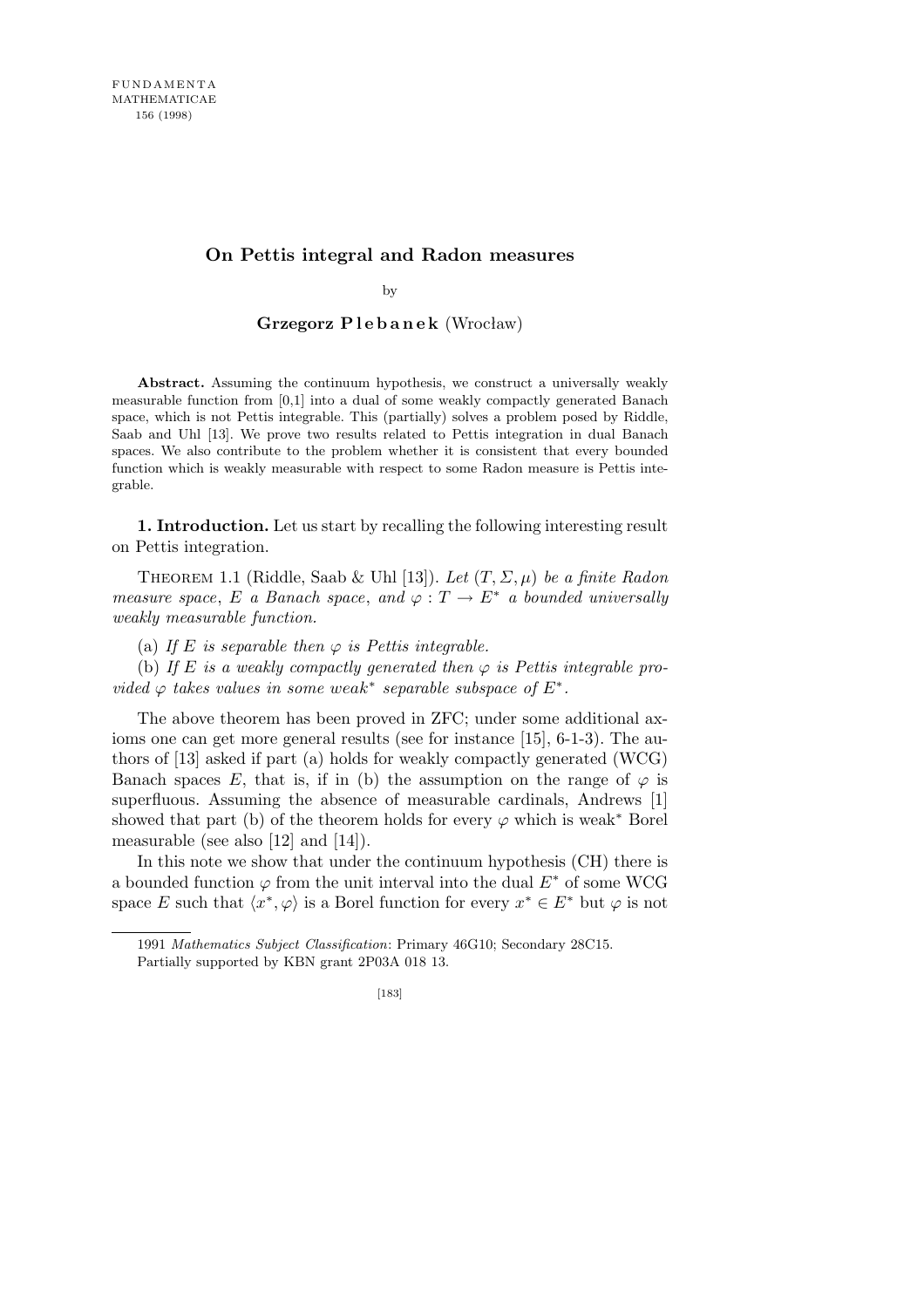Pettis integrable. Thus, at least assuming CH, the problem of Riddle, Saab and Uhl is answered negatively.

Next, using Fremlin's results on additive coverings from [4], we prove that a weak<sup>\*</sup> Borel function  $\varphi : T \to E^*$ , where *E* is WCG and  $(T, \Sigma, \mu)$ is Radon, has an almost weak*<sup>∗</sup>* separable range. It follows that Andrew's theorem mentioned above requires no extra set-theoretic assumptions. We also note that putting together resuts from Fremlin [4] and Edgar [2] one can show in ZFC that for every compact space  $K$ , the Banach space  $M(K)$ (of signed Radon measures on *K*) is Radon measure-compact (this covers another result from [1]).

The last section is mainly devoted to Pettis integrability of bounded universally weakly measurable functions defined on the Cantor cube 2*<sup>κ</sup>* where  $\kappa < \omega_{\omega}$ . We show that such functions are Pettis integrable with respect to the usual product measure provided the measure  $\lambda_c$  on 2<sup>c</sup> has the Pettis integral property.

We now fix some terminology used in the sequel. Every ordinal number *α* is identified with  $\{\beta : \beta < \alpha\}$ . As usual, *ω* is the first infinite cardinal and *ω*<sub>1</sub> is the first uncountable cardinal. Given a set *X* and a cardinal *κ*,  $[X]$ <sup>*κ*</sup> stands for the family of all subsets of *X* of cardinality  $\kappa$ .

We discuss only finite measures. A triple (*T, Σ, µ*) is called a *Radon measure space* if  $T$  is a Hausdorff topological space, the measure  $\mu$  is complete on the  $\sigma$ -algebra  $\Sigma$  (containing all Borel sets) and inner regular with respect to compact sets.

Given any measure space  $(T, \Sigma, \mu)$  and a Banach space E, consider a function  $\varphi : T \to E$ . Then  $\varphi$  is called *weakly measurable* if for every  $x^* \in E^*$ the function  $\langle x^*, \varphi \rangle$  is measurable. In case T is a topological space, such a function  $\varphi$  is *universally weakly measurable* if it is weakly measurable with respect to every Radon measure on *T*. Further,  $\varphi$  is *Pettis integrable* (with respect to  $\mu$ ) if for every  $A \in \Sigma$  there is  $x_A \in E$  such that

$$
\langle x^*,x_A\rangle=\int\limits_A\langle x^*,\varphi(t)\rangle\,d\mu(t)
$$

for every  $x^* \in E^*$ . Talagrand [15] and Musial [9] survey Pettis integration and related topics.

A Banach space *E* is said to have the *Pettis Integral Property* (PIP) if every bounded *E*-valued function defined on some measure space is Pettis integrable. The property Radon-PIP is defined accordingly, as the restriction of PIP to the class of finite Radon measure spaces.

A space *E* is called *Radon measure-compact* if every *E*-valued weakly measurable function defined on some Radon measure space  $(T, \Sigma, \mu)$  is weakly equivalent to some strongly measurable function  $\psi$  (i.e.  $\langle x^*, \varphi \rangle =$  $\langle x^*, \psi \rangle$  almost everywhere for every  $x^* \in E^*$ ). It is not difficult to check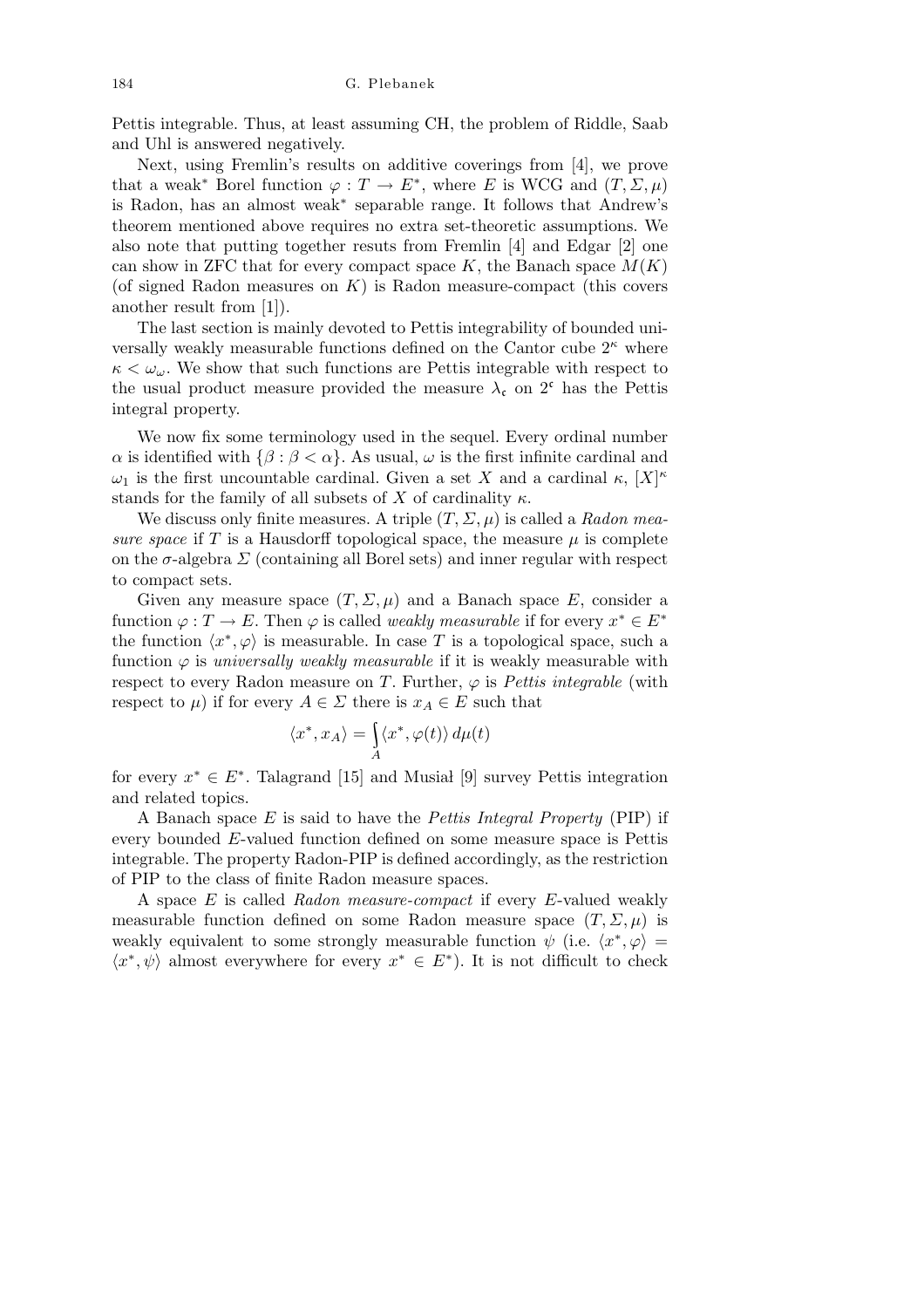that Radon measure-compactness implies Radon-PIP (see [2], also for the explanation of the terminology).

Finally, recall that a Banach space *E* is said to be *weakly compactly generated* (WCG) if there is a weakly compact set  $K \subseteq E$  such that *E* is the closed linear span of *K*. Basic facts and further references for WCG may be found in [10]. Given a finite measure  $\lambda$ , the space  $L_1(\lambda)$  is WCG, since the unit ball of  $L^{\infty}(\lambda)$ , seen as a subset of  $L_1(\lambda)$ , is weakly compact.

**2. An example.** Let  $2^{\omega_1}$  be the Cantor cube  $\{0,1\}^{\omega_1}$ . Throughout this section we denote by  $\lambda$  the usual product measure on  $2^{\omega_1}$ , and consider the Banach space  $L^{\infty}(\lambda)$  which is the dual of the nonseparable WCG space *L*<sub>1</sub>( $λ$ ). We shall use some well-known properties of  $λ$  (the reader is invited to consult the beginning of Section 4 if necessary).

Let  $A$  be the measure algebra of  $\lambda$ ; see [5] for terminology and notation concerning measure algebras. In particular, if  $B \subseteq 2^{\omega_1}$  is a measurable set then  $B^*$  denotes the corresponding element of  $\mathbb{A}$ .

The following idea is crucial: Say that an ultrafilter *F ⊆* A has *Kunen's property* if for every double sequence  $(a_{nk})_{n,k\in\omega} \subseteq A$  having for every *n* the properties:

(i) *−an*<sup>0</sup> *∈ F*, (ii)  $a_{n0} \geq a_{n1} \geq a_{n2} \geq \ldots$  $(iii)$   $\lim_{k\to\infty} \lambda(a_{nk}) = 0$ ,

there is  $d \in \mathcal{F}$  such that for every *n* there is *k* with  $d \cdot a_{nk} = \mathbf{0}$ .

The following result is due to Kunen [7] (actually, it was proved assuming Martin's axiom).

Theorem 2.1 (Kunen). *Under CH* , *in every nonatomic measure algebra of cardinality continuum there exists an ultrafilter with Kunen's property.*

Theorem 2.2. *Assume the continuum hypothesis. There is a bounded function*  $\varphi$  *from* [0,1] *into*  $L^{\infty}(\lambda)$  *which is not Pettis integrable and such that*  $\langle x^*, \varphi \rangle$  *is a Borel function for every*  $x^* \in L^\infty(\lambda)^*$ .

Proof. Denoting, as above, the measure algebra of  $\lambda$  by A, we have *|*A*|* = c so we may find and fix an ultrafilter *F ⊆* A with Kunen's property. Enumerate  $[0,1]$  as  $(t_{\alpha})_{\alpha<\omega_1}$ . Further, let  $(s_{\alpha})_{\alpha<\omega_1}$  be an enumeration of all decreasing sequences  $s = (s(k))_{k \in \omega} \in \mathbb{A}^{\omega}$  with the properties  $-s(0) \in \mathcal{F}$ and  $\lim_{k\to\infty} \lambda(s(k)) = 0$ .

(1) Since *F* has Kunen's property, for every  $\alpha < \omega_1$  there is  $b_\alpha \in \mathcal{F}$  with the property that for every  $\beta < \alpha$  there is  $k \in \omega$  such that  $b_{\alpha} \cdot s_{\beta}(k) = 0$ . Find a set  $B_{\alpha} \subseteq 2^{\omega_1}$ , depending on a countable set  $I_{\alpha} \subseteq \omega_1$ , such that  $b_{\alpha} = B_{\alpha}^{\dagger}.$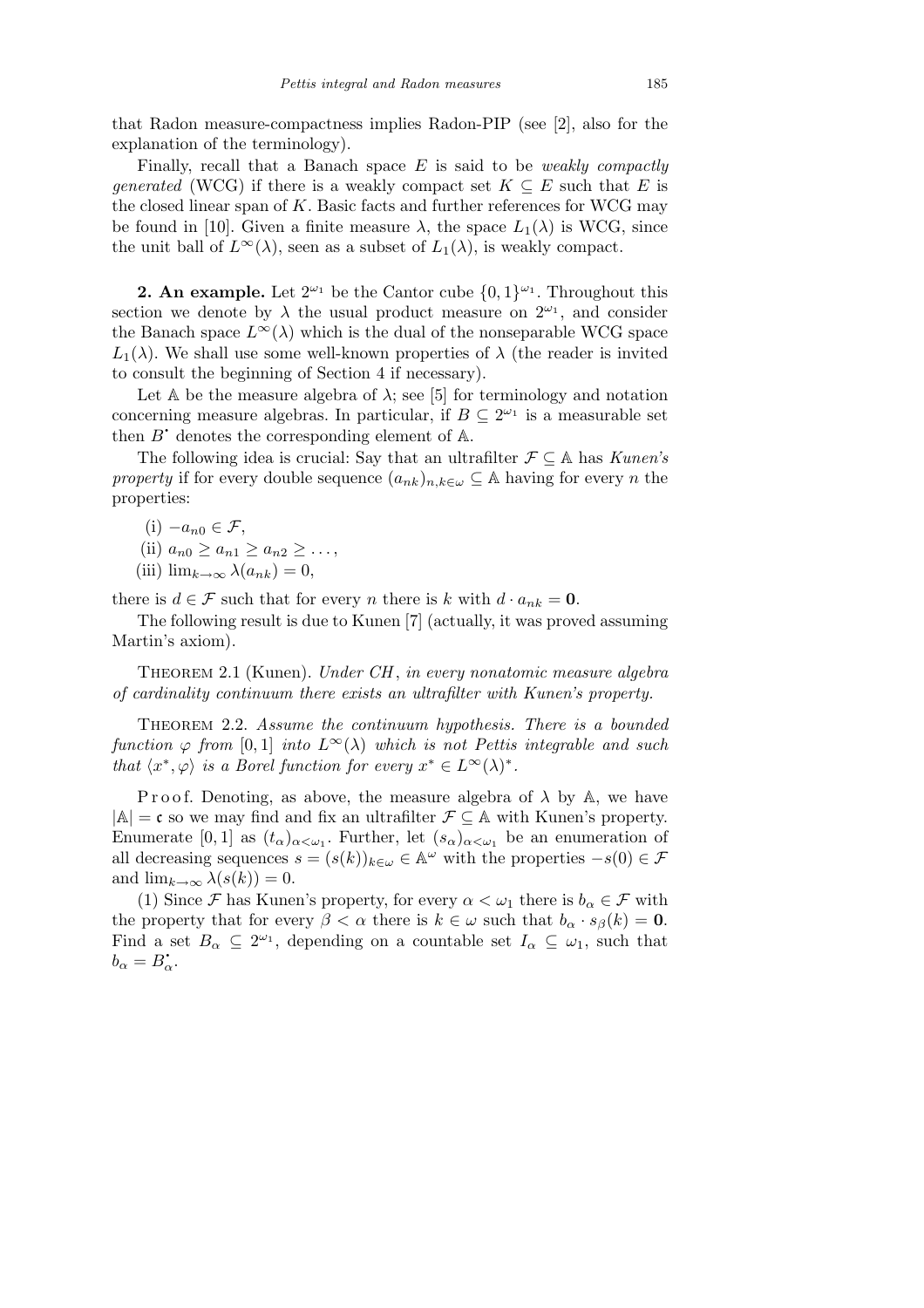(2) Given  $\xi < \omega_1$  and  $i \in \{0, 1\}$ , put  $C^i_{\xi} = \{x \in 2^{\omega_1} : x(\xi) = i\}$ . Choose any  $\xi(\alpha) \in \omega_1 \setminus (I_\alpha \cup \alpha)$  and let  $V_\alpha \in \{C^0_{\xi(\alpha)}, C^1_{\xi(\alpha)}\}$  be chosen so that  $V^{\bullet}_{\alpha} \in \mathcal{F}$ . **.**

Now we define a function  $\varphi : [0,1] \to L^{\infty}(\lambda)$  by the formula

$$
\varphi(t_{\alpha}) = \chi_{B_{\alpha} \cap V_{\alpha}} - \chi_{B_{\alpha} \setminus V_{\alpha}},
$$

where  $\chi_B$  denotes the characteristic function of a set *B*. We shall check that  $\varphi$  has the required properties.

(3) We claim that if  $g \in L_1(\lambda)$  then  $\langle g, \varphi(t) \rangle = 0$  for all but countably many  $t \in [0, 1]$ .

Indeed, let *g* be (represented by) a function depending on coordinates in a countable set  $I \subseteq \omega_1$ . There is  $\beta < \omega_1$  with  $I \subseteq \beta$ ; for  $\alpha > \beta$  we have

$$
\langle g, \varphi(t) \rangle = \int g(\chi_{B_{\alpha} \cap V_{\alpha}} - \chi_{B_{\alpha} \setminus V_{\alpha}}) d\lambda = \int g \chi_{B_{\alpha}}(\chi_{V_{\alpha}} - \chi_{V_{\alpha}^{c}}) d\lambda = 0,
$$

since the functions  $g\chi_{B_\alpha}$  and  $\chi_{V_\alpha}$  are independent by (2).

Recall that every functional from  $L^{\infty}(\lambda)$ <sup>\*</sup> is represented by a finitely additive measure *m* on A. We now consider those nonnegative measures *m* which are singular with respect to  $\lambda$ , that is, for every  $\varepsilon > 0$  there is  $a \in A$ such that  $\lambda(a) < \varepsilon$  and  $m(-a) < \varepsilon$ .

(4) If  $m_F$  is a 0-1 measure associated with *F* then  $m_F(B_\alpha \cap V_\alpha) = 1$ and  $m_{\mathcal{F}}(B_{\alpha}^{\dagger} - V_{\alpha}^{\dagger}) = 0$  for every  $\alpha$ . Consequently,  $\langle m_{\mathcal{F}}, \varphi(t) \rangle = 1$  for every  $t \in [0, 1].$ 

 $(5)$  Suppose that *m* is a finitely additive probability measure on  $A$  which is singular with respect to  $\lambda$ , and such that  $\inf \{m(d) : d \in \mathcal{F}\} = 0$ . We claim that  $\langle m, \varphi(t) \rangle = 0$  for all but countably many  $t \in [0, 1]$ .

Indeed, for every  $n \geq 1$ , choose  $d_n \in \mathcal{F}$  such that  $m(d_n) < 1/n$ . Put  $a_{n0} = -d_n$  and, employing singularity of *m*, find a sequence  $(a_{nk})_k$ , where  $a_{n0} \ge a_{n1} \ge \ldots$ ,  $m(a_{kn}) > 1 - 2/n$  while  $\lambda(a_{nk}) < 1/k$ . Now there is  $\beta < \omega_1$ such that every sequence  $(a_{nk})_k$  appears in  $\{s_n : \eta < \beta\}$ . It follows that for every  $\alpha \geq \beta$  and every *n* there is *k* with  $b_{\alpha} \cdot a_{nk} = 0$ . Hence  $m(b_{\alpha}) < 2/n$ for every *n*, so we have  $m(b_{\alpha}) = 0$ . Therefore  $\langle m, \varphi(t_{\alpha}) \rangle = 0$  for all  $\alpha \geq \beta$ , since  $\varphi(t_\alpha)$  vanishes outside  $B_\alpha$ .

It follows from (3)–(5) that  $\langle x^*, \varphi(t) \rangle$  is a Borel function for every  $x^* \in$  $L^{\infty}(\lambda)$ <sup>\*</sup> (since we can write  $x^* = g+m$ , where  $g \in L_1(\lambda)$ , *m* being singular). Moreover,  $\varphi$  is weak<sup>\*</sup> equivalent to zero by (3), and  $\varphi$  is not weakly zero by (4). Thus  $\varphi$  is not Pettis integrable and the proof is complete.

It is not difficult to check that  $L^{\infty}(\lambda)$  has Lebesgue-PIP under  $\neg$ CH and Martin's axiom. Thus, contrary to a hope expressed in [13], set theory does play an important role in recognizing Pettis integrable functions valued in duals of WCG spaces.

The idea of using ultrafilters with Kunen's property comes from [3], where it is proved, imposing no extra axioms, that  $L^{\infty}(\lambda)$  is not realcompact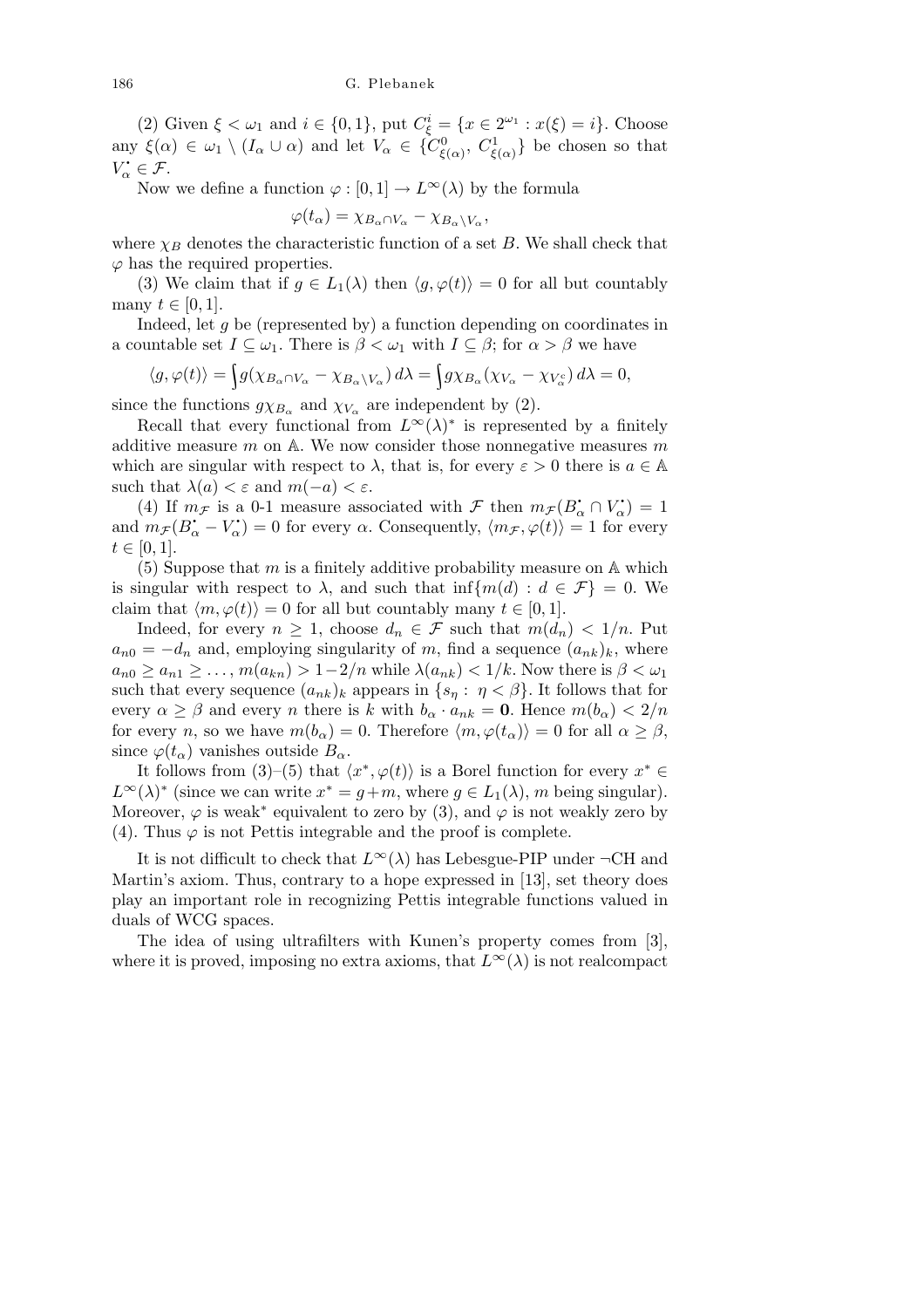in its weak topology, which is equivalent to saying that the space does not have PIP with respect to 0-1 measures. As the existence of ultrafilters with Kunen's property cannot be proved in ZFC, in fact a filter with an analogous property containing "enough" elements was used in [3]. Such a filter might as well be used in the above proof and therefore CH is not essential at this point. CH is really needed for a suitable enumeration of sequences in the measure algebra, which enables us to worry only about countably many sequences at each step. Let us note, however, that relaxing CH to the axiom

*there is a family*  $J$  *of cardinality*  $\omega_1$  *of Lebesgue-null subsets of the unit interval such that every null set is covered by some*  $N \in \mathcal{J}$ ,

one can modify the above argument in order to get a bounded weakly measurable not integrable  $\varphi$  from [0, 1] into  $L^{\infty}(\lambda)$ .

**3. Two results on Pettis integration.** In this section we show how one can eliminate the assumption on measurable cardinals from two results related to Pettis integration against Radon measures. The basic idea is to use Fremlin's theory of measure additive coverings (see [4]).

Following [4], say that a measure space  $(T, \Sigma, \mu)$  has *property*  $AF_1$  if for every family  $\mathcal{D} \subseteq \mathcal{D}$  of pairwise disjoint null sets we have  $\mu(\bigcup \mathcal{D}) = 0$ , for every family  $D \subseteq Z$  of pairwise disjoint null sets we have  $\mu(\bigcup D) = 0$ , provided  $D$  is  $\Sigma$ -additive, that is,  $\bigcup \mathcal{D}' \in \Sigma$  for every subfamily  $\mathcal{D}' \subseteq \mathcal{D}$ . Property  $AF_{\leq \omega}$  is defined in a similar manner, with "pairwise disjoint" replaced by "point-finite". A family *D* of subsets of *T* is *point-finite* if  $|{D \in \mathcal{D} : t \in D}| < \omega$  for every  $t \in T$ . It is worth recalling here that if a point-finite family consists of sets of positive measure then it is necessarily countable.

It is fairly obvious that every finite measure space has  $AF<sub>1</sub>$  if and only if there are no measurable cardinals. Much more subtle is the case of Radon measures; for the following results due to Fremlin, see [4], 6M and 11D.

THEOREM 3.1 (Fremlin). Let  $(T, \Sigma, \mu)$  be a finite Radon measure space.

(a)  $(T, \Sigma, \mu)$  *has property*  $AF_{\leq \omega}$ *.* 

(b) Let  $(f_a)_{a \in \Delta}$  be a family of measurable functions defined on T which (b) Let  $\bigcup_{a \in \Delta} a \in \Delta$  be a jamuy of measurable functions defined on 1 which<br>are zero almost everywhere. If  $\sum_{a \in \Delta'} f_a$  is a measurable finite function for<br>every  $\Delta' \subseteq \Delta$  then  $\sum_{a \in \Delta} f_a = 0$  almost everywhere.

THEOREM 3.2. Let E be a WCG Banach space and let  $(T, \Sigma, \mu)$  be a *finite Radon measure space. If*  $\varphi : T \to E^*$  *is a weak*<sup>\*</sup> *Borel measurable function then there is a weak*<sup>\*</sup> *separable subspace*  $F$  *of*  $E^*$  *and a*  $\mu$ *-null set*  $N$  *such that*  $\varphi(T \setminus N) \subseteq F$ *.* 

P r o o f. Being a WCG Banach space, *E* is generated by a weakly compact set of the form  $K = \{0\} \cup \{e_\alpha : \alpha < \kappa\}$ , where  $\kappa$  is some cardinal and  $K \setminus \{0\}$ is weakly discrete (see [10], 6.36).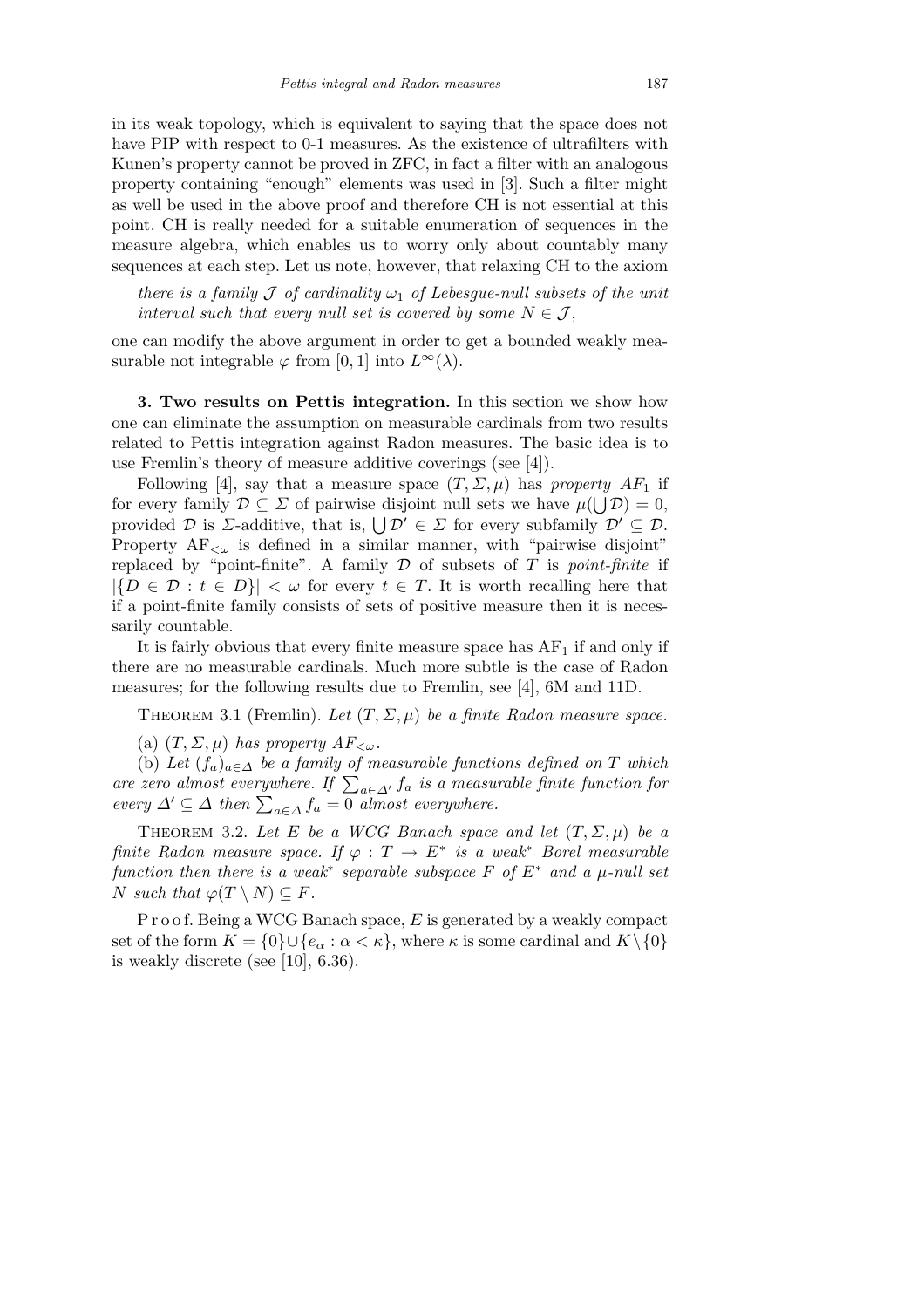For every  $\alpha < \kappa$  and  $n \ge 1$  put  $V_{\alpha,n} = \{x^* \in E^* : |\langle x^*, e_\alpha \rangle| > 1/n\}.$ Note that the family  $(V_{\alpha,n})_{\alpha}$  is point-finite for every *n*. Indeed, for every  $x^* \in E^*$  the set  $\{x \in K : \langle x^*, x \rangle \geq 1/n\}$  is a compact subset of  $K \setminus \{0\}$ , hence it is finite.

Putting  $A_{\alpha,n} = \varphi^{-1}(V_{\alpha,n})$  we have, for every *n*, a point-finite family  $(A_{\alpha,n})_{\alpha<\kappa}$  of measurable subsets of *T*. Since every point-finite family of sets of positive measure is necessarily countable, the set  $I_n = \{ \alpha < \kappa : \mu(A_{\alpha,n}) \}$  $> 0$ } is countable. We let  $I = \bigcup_n I_n$ .

Now, for a fixed  $n$ ,  $(A_{\alpha,n})_{\alpha \in \kappa \setminus I}$  is a point-finite family of null sets. Since  $\varphi$  is weak<sup>\*</sup> Borel and every  $V_{\alpha,n}$  is weak<sup>\*</sup> open, such a family is *Σ*-additive. Thus part (a) of Theorem 3.1 implies that the set  $N_n = \bigcup_{\alpha \in \kappa \setminus I} A_{\alpha,n}$  has measure zero.  $\ddot{\phantom{0}}$ 

Put  $N =$  $n^N$ <sup>n</sup> and let

 $F = \{x^* \in E^* : \langle x^*, e_\alpha \rangle = 0 \text{ for all } \alpha \in \kappa \setminus I\}.$ 

Note that the space F is weak<sup>\*</sup> separable. Indeed, a countable family  $(e_{\alpha})_{\alpha \in I}$ separates elements of *F*, for if  $x^* \in F$  and  $\langle x^*, e_\alpha \rangle = 0$  for every  $\alpha \in I$  then  $x_{|K}^* = 0$  and, since *K* generates *E*,  $x^* = 0$ . We have  $\varphi(t) \in F$  for every  $t \in T \setminus N$  and the proof is complete.

The following result was proved by Andrews [1] under the absence of measurable cardinals (however, for a slightly more general class of Banach spaces).

COROLLARY 3.3. Let E be a WCG Banach space, let  $(T, \Sigma, \mu)$  be a finite *Radon measure space and let*  $\varphi : T \to E^*$  *be a weak*<sup>\*</sup> *Borel measurable function. If*  $\varphi$  *is bounded and universally weakly measurable then it is Pettis integrable.*

P r o o f. Follows immediately from Theorem 3.2 and Theorem 1.1(b).

Using his Theorem 3.1 Fremlin ([4], 11E) proved that the Banach space  $l_1(\kappa)$  is Radon measure compact for every  $\kappa$ . Combining Fremlin's idea from the proof of that result with Edgar's proof of Theorem 3.4 from [2] one can write the following.

THEOREM 3.4 (Edgar + Fremlin). Let  $(E_{\alpha})_{\alpha \leq \kappa}$  be a family of Radon *measure-compact Banach spaces and denote by E the l*1*-direct sum* P  $(\sum_{\alpha<\kappa} E_{\alpha})_1$ . Then *E* is Radon measure-compact.

P r o o f. Let  $(T, \Sigma, \mu)$  be a finite Radon space and take any weakly measurable function  $\varphi : T \to E$ . We can write  $\varphi = (\varphi_{\alpha})_{\alpha < \kappa}$ , where every function  $\varphi_{\alpha}: T \to E_{\alpha}$  is weakly measurable.

Repeating Edgar's argument, we first check that the set  $I$  of those  $\alpha$  for which  $\varphi_{\alpha}$  is not weakly equivalent to 0 is countable. Indeed, otherwise we find for every  $\alpha \in I$  a functional  $x^*_{\alpha} \in E^*_{\alpha}$  of norm one such that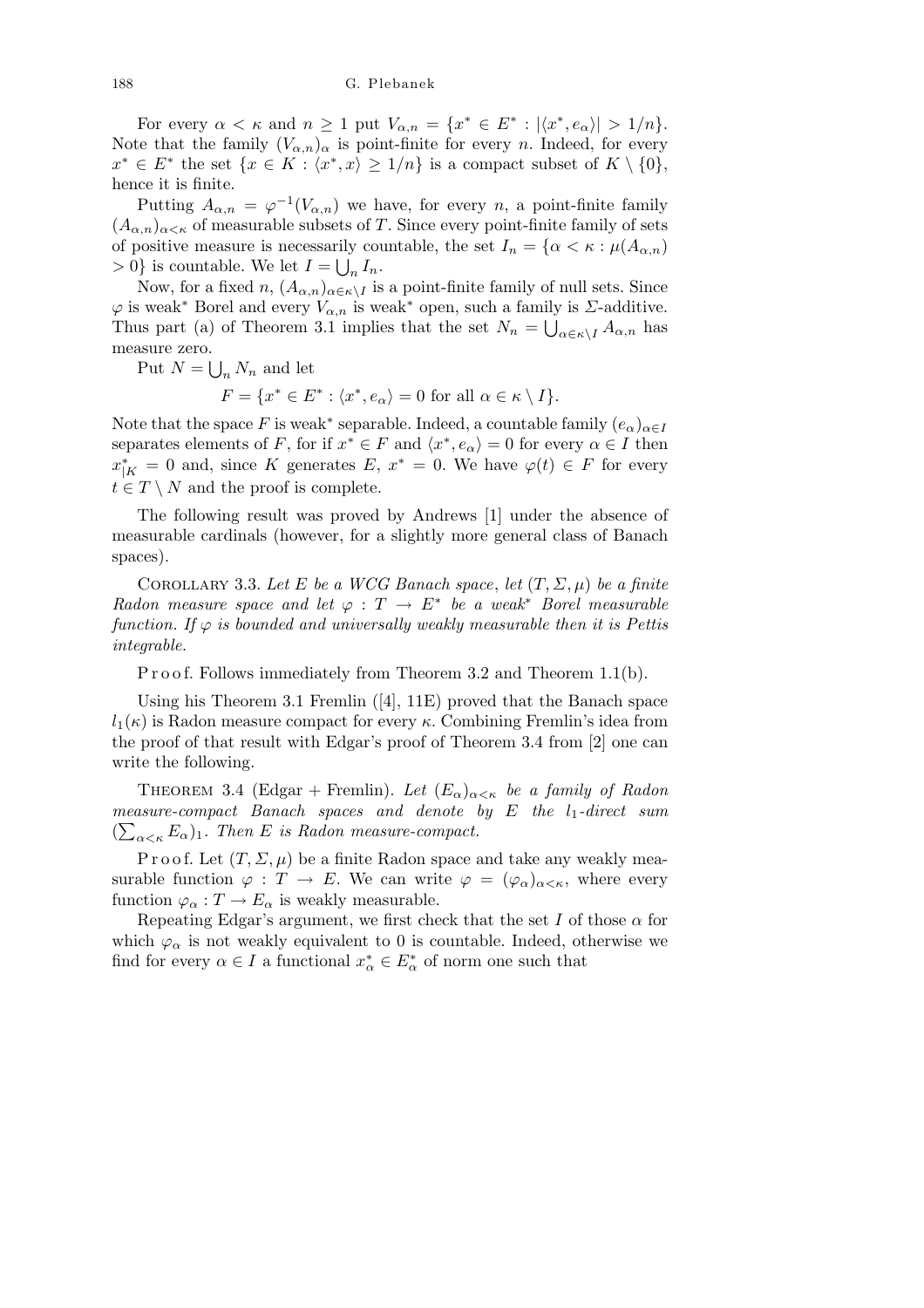$$
\mu(\lbrace t : \langle x^*_{\alpha}, \varphi_{\alpha}(t) \rangle \neq 0 \rbrace) > 0.
$$

It follows easily that for every  $\alpha \in I$  there is  $r_{\alpha} > 0$  such that

$$
\mu(\{t: |\langle x^*_\alpha, \varphi_\alpha(t)\rangle| \ge r_\alpha\}) > r_\alpha.
$$

Since *I* is uncountable, there is  $r > 0$  such that  $r_\alpha \geq r$  for infinitely many *α*. Hence there is  $t \in T$  for which  $|\langle x^*_{\alpha}, \varphi_{\alpha}(t) \rangle| \geq r$  for infinitely many  $\alpha$ , but this contradicts  $\varphi(t) \in E$ , *E* being an *l*<sub>1</sub>-sum.

Denoting by  $\pi$  the natural projection from *E* onto  $E_0 = (\sum_{\alpha \in I} E_{\alpha})_1$ , we now prove that  $\varphi$  is weakly equivalent to  $\pi \circ \varphi$ . Every  $x^* \in E^*$  can be written as  $x^* = (x^*_{\alpha})_{\alpha < \kappa}$ , where  $x^*_{\alpha} \in E^*_{\alpha}$ .

Putting  $g_{\alpha}(t) = \langle x_{\alpha}^*, \varphi_{\alpha}(t) \rangle$ , we note that  $(g_{\alpha})_{\alpha \in \kappa \setminus I}$  is a *Z*-additive family of measurable functions which are zero almost everywhere. Indeed, for any  $\Delta \subseteq \kappa \setminus I$  we have

$$
\sum_{\alpha \in \Delta} g_{\alpha}(t) = \langle x_{\Delta}^*, \varphi(t) \rangle,
$$

where  $x^*_{\Delta} = (y^*_{\alpha})_{\alpha}$  is defined by  $y^*_{\alpha} = x^*_{\alpha}$  for  $\alpha \in \Delta$  and  $y^*_{\alpha} = 0$  otherwise.

 $x_{\Delta} = (y_{\alpha})_{\alpha}$  is defined by  $y_{\alpha} = x_{\alpha}$  for  $\alpha \in \Delta$  and  $y_{\alpha} = 0$  otherwise.<br>Now Theorem 3.1 gives  $\sum_{\alpha \in \kappa \setminus I} g_{\alpha} = 0$  almost everywhere, and hence  $\langle x^*, \varphi(t) \rangle = \langle x^*, \pi \circ \varphi \rangle(t)$  for almost all  $t \in T$ . Using Radon measurecompactess of every  $E_\alpha$  and  $|I| \leq \omega$ , it is routine to check that in turn  $\pi \circ \varphi$  is weakly equivalent to a strongly measurable function. This finishes the proof.

Recall that for a finite measure  $\lambda$ , the Banach space  $L_1(\lambda)$  is measurecompact (as  $L_1(\lambda)$  is WCG, see [2]). Adapting 3.6 of [2], we get the following.

COROLLARY 3.5. If  $K$  *is a compact space then the Banach space*  $M(K)$ *of finite signed Radon measures on K is Radon measure-compact.*

P r o o f. Let  $(\lambda_{\alpha})_{\alpha \leq \kappa}$  be a maximal family of mutually singular Radon probability measures on *K*. Then  $M(K)$  is isometric to the *l*<sub>1</sub>-direct sum  $(\sum_{\alpha<\kappa}L_1(\lambda_\alpha))_1$ . Since every  $L_1(\lambda_\alpha)$  is Radon measure-compact, the assertion follows from Theorem 3.4.

Assuming the absence of measurable cardinals, Andrews [1] showed that if *K* is a Talagrand compact space then  $M(K)$  has the property: every bounded universally weakly measurable function  $\varphi : T \to M(K)$  is Pettis integrable. This might suggest that Pettis integrability in *M*(*K*) relies upon some special features of a space *K*. Of course, Corollary 3.5 explains that a fairly general and stronger result can be derived from Edgar's and Fremlin's ideas.

**4. On PIP and Radon measures.** The first part of the present section collects some (essentially) known results related to Pettis integrability and Radon measures in general setting. Next we prove a positive result on Pettis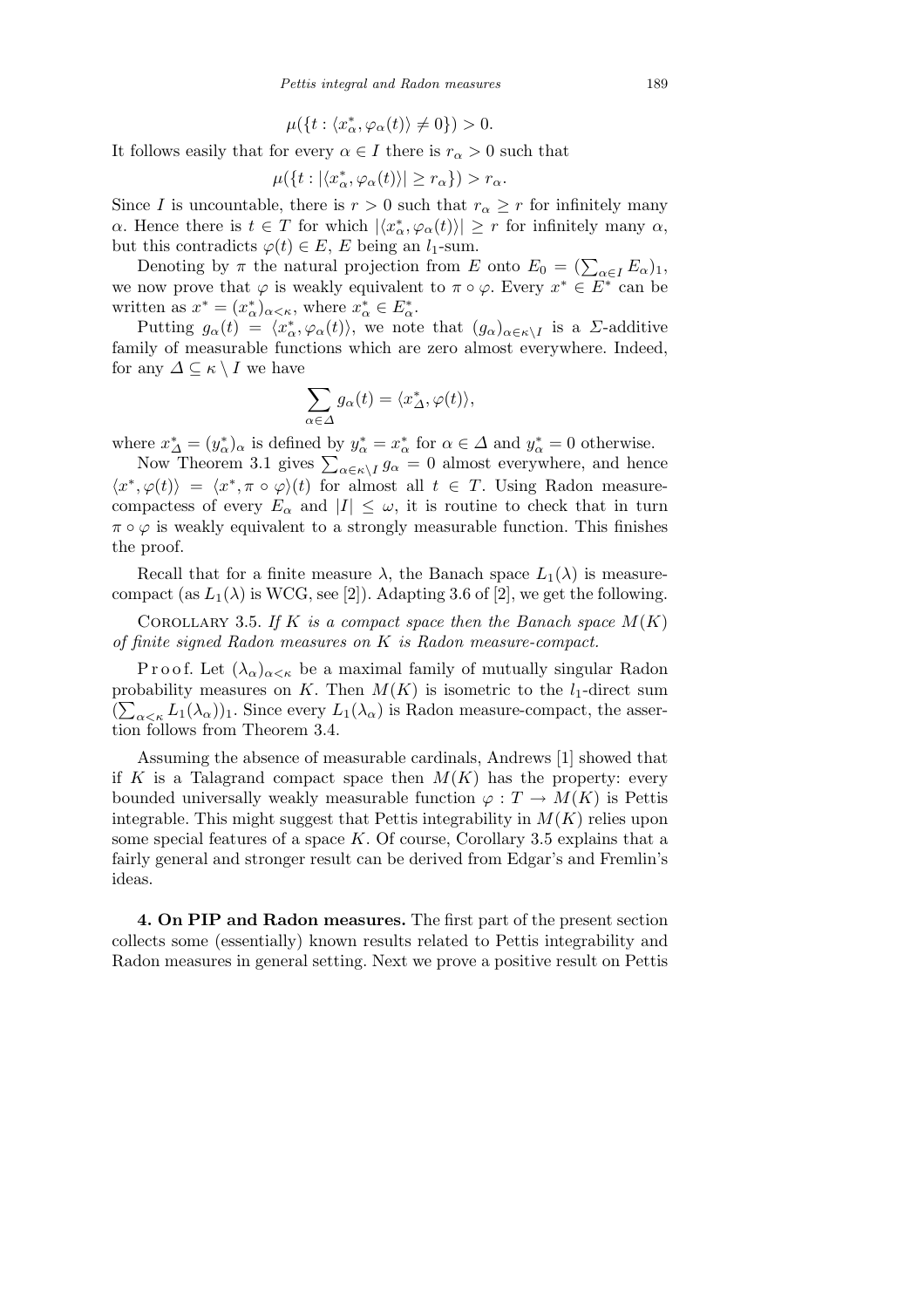integrability of universally weakly measurable functions defined on Cantor cubes  $2^{\kappa}$ , where  $\kappa < \omega_{\omega}$ .

For every cardinal  $\kappa$  we have a standard Radon measure space of Maharam type  $\kappa$ , namely  $(2^{\kappa}, \Sigma_{\kappa}, \lambda_{\kappa})$ , where  $2^{\kappa}$  denotes the Cantor cube  $\{0, 1\}^{\kappa}$ and  $\lambda_{\kappa}$  is the usual product measure (see [5] and [6], A2G). Recall that the *σ*-algebra *Σ<sup>κ</sup>* of *λκ*-measurable sets is in fact a completion of the Baire *σ*-algebra of  $2^k$  with respect to  $\lambda_k$ . This implies the following useful fact: For every  $A \in \Sigma_{\kappa}$  there are sets  $B_1, B_2$  depending on a countable number of coordinates and such that  $B_1 \subseteq A \subseteq B_2$ ,  $\lambda_{\kappa}(B_2 \setminus B_1) = 0$ . A set  $B \subseteq 2^{\kappa}$ is said to *depend on a set*  $I \subseteq \kappa$  (of coordinates) if  $B = \pi_I^{-1}(\pi_I(B))$ , where  $\pi_I : 2^{\kappa} \to 2^I$  is the natural projection. Accordingly, a function  $g : 2^{\kappa} \to \mathbb{R}$ depends on coordinates in a set *I* if *g* can be written as  $g = g' \circ \pi_I$ . Every *Σκ*-measurable function *f* equals almost everywhere to a function depending on countably many coordinates. Moreover, there is a countable set  $I \subseteq \kappa$ such that *f* is  $\Sigma_I$ -measurable, where  $\Sigma_I$  is the completion of the  $\sigma$ -algebra of Baire sets depending on coordinates in *I*.

If  $(T, \Sigma, \mu)$  is any nonatomic measure space with  $\mu(T) > 0$ , there are several cardinal numbers related to  $\mathcal{N}_{\mu}$ , the ideal of  $\mu$ -null sets (see [5]). In particular, non $(\mathcal{N}_\mu)$  is the minimal cardinality of a set  $X \subseteq T$  which is not in  $\mathcal{N}_{\mu}$  while cov $(\mathcal{N}_{\mu})$  is the minimal cardinality of a subfamily of  $\mathcal{N}_{\mu}$ covering *T*. In the sequel, we denote by  $\mathbb{L}_{\kappa}$  the ideal of  $\lambda_{\kappa}$ -null subsets of  $2^{\kappa}$ .

It will be convenient to say that a Radon measure space  $(T, \Sigma, \mu)$  (or a measure  $\mu$ ) has PIP if every Banach space has  $\mu$ -PIP. Accordingly, we shall say that  $\mu$  has PIP(u) if every bounded universally weakly measurable function from *T* into some Banach space is Pettis integrable with respect to  $\mu$  (recall that UPIP considered in the literature is a property of a Banach space and not of a measure space, see [1, 12–14].

Clearly, PIP is a stronger property than  $\text{PIP}(u)$ . On the other hand, we do not know any example showing that the properties are really distinct. Note that if for some  $\kappa$  the measure  $\lambda_{\kappa}$  has PIP then every Radon measure space  $(T, \Sigma, \mu)$  of Maharam type  $\leq \kappa$  has PIP. Indeed, there is a function  $g: 2^{\kappa} \to T$  which is inverse-measure-preserving, that is,  $g^{-1}(A) \in \Sigma_{\kappa}$  and  $\mu(A) = \lambda_{\kappa}(g^{-1}(A))$  for every  $A \in \Sigma$  (see A2K of [6]). Now if  $\varphi : T \to E$  is bounded and weakly measurable then so is  $\varphi \circ g : 2^{\kappa} \to E$ . Thus  $\varphi \circ g$  is Pettis integrable, which implies that so is  $\varphi$  (this is a special case of 4-1-7 of [15]). It does not seem so obvious whether an analogous result is true for  $PIP(u)$ .

Property PIP for measures has a convenient characterization in the language of the topology  $\tau_{\rm p}$  of pointwise convergence considered on sets of measurable functions; this subject is surveyed by Vera [16]. Recall that a measure  $\mu$  has PIP if and only if the mapping  $g \in C \rightarrow \int g d\mu$  is  $\tau_p$ -continuous on every convex and  $\tau_{p}$ -compact set *C* of bounded measurable functions (see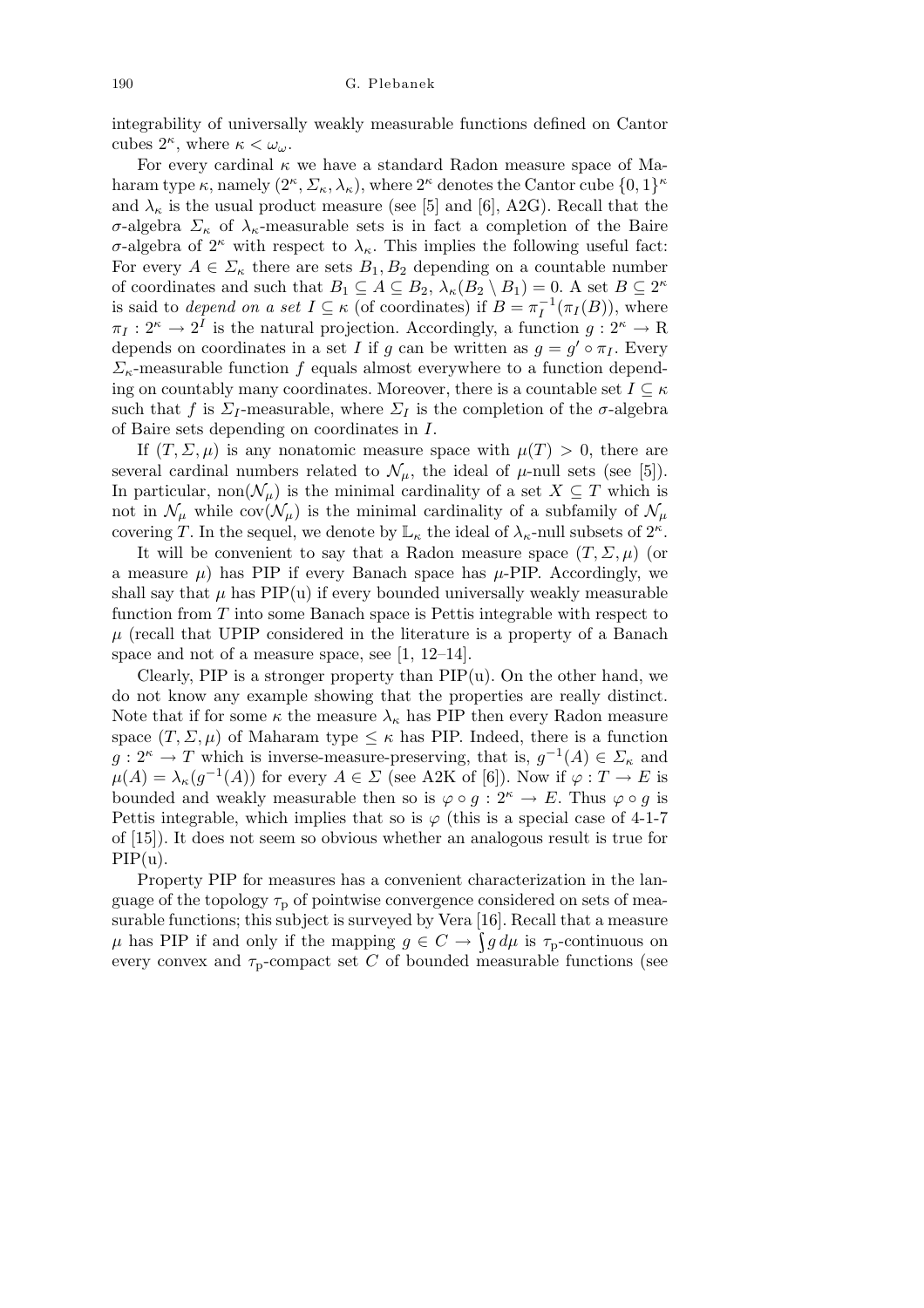Edgar [2], Theorem 4.2). An analogous characterization of  $\text{PIP}(u)$ , involving sets of universally measurable functions, can be checked in the same way.

There is a classical example due to Phillips, showing that under CH the Lebesgue measure on [0*,* 1] does not have PIP (see e.g. [9], 7.1). We note that it may be modified as follows.

Suppose that  $(T, \Sigma, \mu)$  is a measure space with the property:

## (\*) For some  $\kappa$  there is a family  $(N_{\xi})_{\xi < \kappa}$  such that:

- (i)  $\mu(N_f) = 0$  for every  $\xi < \kappa$ ;
- (ii)  $N_{\eta} \subseteq N_{\xi}$  whenever  $\eta < \xi < \kappa$ ;
- (iii)  $A = \bigcup_{\xi < \kappa} N_{\xi} \in \Sigma$  and  $\mu(A) > 0$ .

Then there is a bounded weakly measurable function  $\varphi : T \to l^{\infty}(\kappa)$ that is not Pettis integrable.

Let us briefly recall how it works. We may assume that  $\kappa$  is regular. For  $t \in A$  set  $i(t) = \inf\{\xi : t \in N_{\xi}\}\$ . Define  $\varphi(t) = \chi_{\{\eta : i(t) \leq \eta\}}\$  for  $t \in A$  and  $\varphi = 0$  outside *A*. To see that  $\varphi$  is as required, recall that every  $m \in l^{\infty}(\kappa)^*$ is a finitely additive measure defined for all subsets of *κ*. Now if there is  $\xi < \kappa$  such that *m* is concentrated on  $\xi$  then  $\langle m, \varphi(t) \rangle = 0$  for  $t \in A \setminus N_{\xi}$ . If  $m(\xi) = 0$  for all  $\xi < \kappa$  we have  $\langle m, \varphi(t) \rangle = m(\kappa)$  for every  $t \in A$ .

Note that if  $(T, \Sigma, \mu)$  is a Radon measure space for which  $(*)$  holds with  $\kappa = \omega_1$  then the function  $\varphi$  above can be made universally weakly measurable since one can assume that  $N_f$ 's are Borel sets.

The above mentioned property (*∗*) is precisely the negation of the axiom  $AF_\infty$  used in [4]: A measure space  $(T, \Sigma, \mu)$  has property  $AF_\infty$  if for every *Σ*-additive family *D* of *µ*-null sets one has  $\mu(\bigcup \mathcal{D}) = 0$  (compare with AF<sub>1</sub> mentioned in Section 3). As the example above shows that property PIP implies  $AF<sub>\infty</sub>$ , we point out that the following question seems to be open.

PROBLEM. Is it true that  $AF_\infty$  implies PIP or PIP(u) for every Radon measure space?

Fremlin and Talagrand proved that if  $\text{non}(\mathbb{L}_{\omega}) < \text{cov}(\mathbb{L}_{\omega})$  then the Lebesgue measure has PIP (see [15], 5-5-2). In fact the same proof gives a more general result.

THEOREM 4.1 (Fremlin, Talagrand). If  $\text{non}(\mathbb{L}_{\kappa}) < \text{cov}(\mathbb{L}_{\kappa})$  *then the measure*  $\lambda_{\kappa}$  *has PIP. In particular, it is relatively consistent that every Radon measure of Maharam type*  $\leq$  c *has PIP.* 

Theorem 4.1 and the example above show that if  $\text{non}(\mathbb{L}_{\mathfrak{c}}) = \omega_1$  then  $\lambda_{\mathfrak{c}}$ has PIP if and only if  $cov(\mathbb{L}_{c}) > \omega_{1}$ , so it is undecidable in ZFC whether the measure  $\lambda_c$  has PIP. We can ask if there is *any*  $\kappa$  for which the measure  $\lambda_{\kappa}$  honestly fails to have PIP (so that we could check it without any settheoretic assumptions). Note that Theorem 4.1 is not applicable if  $\kappa$  is too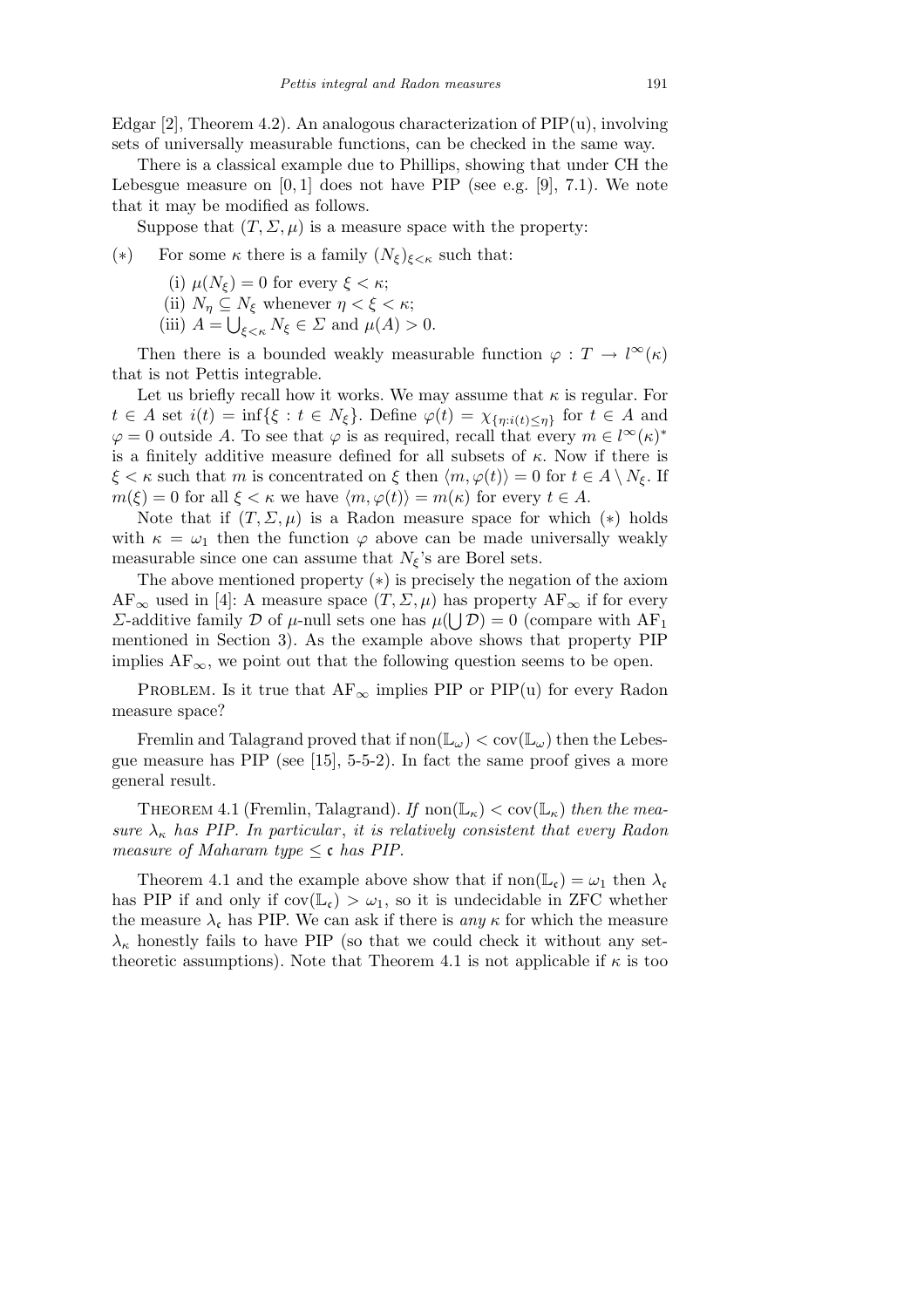large. For instance, if  $\kappa > 2^c$  then non $(\mathbb{L}_{\kappa}) > c$ , while always cov $(\mathbb{L}_{\kappa}) \leq c$ (see 6.17e(v) of [5]).

The main result of this section is based on two lemmata we now prove.

LEMMA 4.2. Let  $\kappa > c$  be a regular cardinal such that  $\eta^{\omega} < \kappa$  whenever  $\eta < \kappa$ *. For every family*  $(N_{\xi})_{\xi < \kappa} \subseteq \mathbb{L}_{\kappa}$  *there is a set*  $X \in [\kappa]^{\kappa}$  *for which the*  $\mathcal{S}_l = \mathcal{S}_k$ . For every jamuy  $\left(\frac{N_{\xi}}{\xi \xi \kappa} \leq \mathbb{L}_{\kappa}\right)$  in  $\mathcal{S}_k = \mathcal{S}_k$  and  $\mathcal{S}_k = \mathcal{S}_k$ .

Proof. We may find for every  $\xi < \kappa$  a set  $Z_{\xi} \in \mathbb{L}_{\kappa}$  such that  $N_{\xi} \subseteq Z_{\xi}$ and  $Z_{\xi}$  depends on a countable set  $I_{\xi} \subseteq \kappa$ . By the Erdős–Rado theorem on quasi-disjoint families, see e.g. [8], Theorem 1.6, there is a set  $Y \in [\kappa]^{\kappa}$  such that  $(I_{\xi})_{\xi \in Y}$  is a  $\Delta$ -system with a root *R*, that is,  $I_{\xi} \cap I_{\eta} = R$  whenever *ξ, η*  $∈$  *Y, ξ*  $≠$  *η*.

Denote by  $\pi_R$  the natural projection onto  $2^R$ . In the sequel, we identify <sup>*κ*</sup> with the power set of *κ*, treating every *t*  $∈$  2<sup>*κ*</sup> as a subset of *κ* (so, for instance,  $\pi_R$  is given by  $\pi_R(t) = R \cap t$ ; if a set *Z* depends on *I* then for every  $t \in 2^{\kappa}$ , we have  $t \in Z$  iff  $t \cap I \in Z$ ). Let  $\lambda_R$  denote the product measure on 2*<sup>R</sup>*.

For every  $\xi$  the set  $\pi_R(2^{\kappa} \setminus Z_{\xi})$  is of full  $\lambda_R$ -measure. Since R is countable and  $\kappa > \mathfrak{c}$  is regular, it follows that there are  $X \in [Y]^{\kappa}$  and a fixed  $F \subseteq 2^R$ with  $\lambda_R(F) = 1$  such that  $F \subseteq \pi_R(2^{\kappa} \setminus Z_{\xi})$  for every  $\xi \in X$ . We claim that the set  $W = \bigcup_{\xi \in X} Z_{\xi}$  has inner measure zero.

It suffices to check that whenever  $\lambda_{\kappa}(Z) > 0$  and *Z* depends on a countable set  $I \subseteq \kappa$ , then  $Z \setminus W \neq \emptyset$ . Of course, we can assume that  $R \subseteq I$ . Note that the set  $X_0 = \{ \xi \in X : (I_{\xi} \setminus R) \cap I \neq \emptyset \}$  is countable. It follows that  $\lambda_{\kappa}(Z \setminus \bigcup_{\xi \in X_0} Z_{\xi}) > 0$ , and there is  $t \in Z \setminus \bigcup_{\xi \in X_0} Z_{\xi}$  such that  $\pi_R(t) \in F$ . For every  $\xi \in X$  we may find  $s_{\xi} \notin Z_{\xi}$  such that  $\pi_R(s_{\xi}) = \pi_R(t)$ , i.e.  $s_{\xi} \cap R = t \cap R$ . Putting  $J = I \cup \bigcup_{\xi \in X_0} I_{\xi}$ , we consider  $u \in 2^{\kappa}$  given by

$$
u = (t \cap J) \cup \bigcup_{\xi \in X \setminus X_0} (s_{\xi} \cap I_{\xi}).
$$

Since  $I_{\eta} \cap I = R$  for  $\eta \in X \setminus X_0$ , we have

$$
u \cap I = (t \cap I) \cup \bigcup_{\xi \in X \setminus X_0} (s_{\xi} \cap I_{\xi} \cap I) = (t \cap I) \cup (t \cap R) = t \cap I.
$$

Now  $t \in Z$  and  $Z$  depends on  $I$ , so we get  $u \in Z$ .

For  $\eta \in X_0$  we have  $u \cap I_n = (t \cap I_n) \cup (t \cap R) = t \cap I_n$ ; hence  $u \notin Z_n$ . For  $\eta \in X \setminus X_0$  we have  $u \cap I_\eta = (t \cap J \cap I_\eta) \cup (s_\eta \cap I_\eta) = s_\eta \cap I_\eta$ ; hence, again,  $u \notin Z_n$ . It follows that  $u \in Z \setminus W$ , and we are done.

LEMMA 4.3. *Suppose that*  $\kappa$  *is the minimal cardinal such that*  $\lambda_{\kappa}$  *does not have PIP*(*u*)*. If*  $\text{non}(\mathbb{L}_{\kappa}) \leq \kappa$  *then there is a family*  $(N_{\xi})_{\xi < \kappa} \subseteq \mathbb{L}_{\kappa}$  *for which*  $\bigcup_{\xi \in X} N_{\xi}$  *is a measurable set of full measure whenever*  $X \in [\kappa]^{\kappa}$ .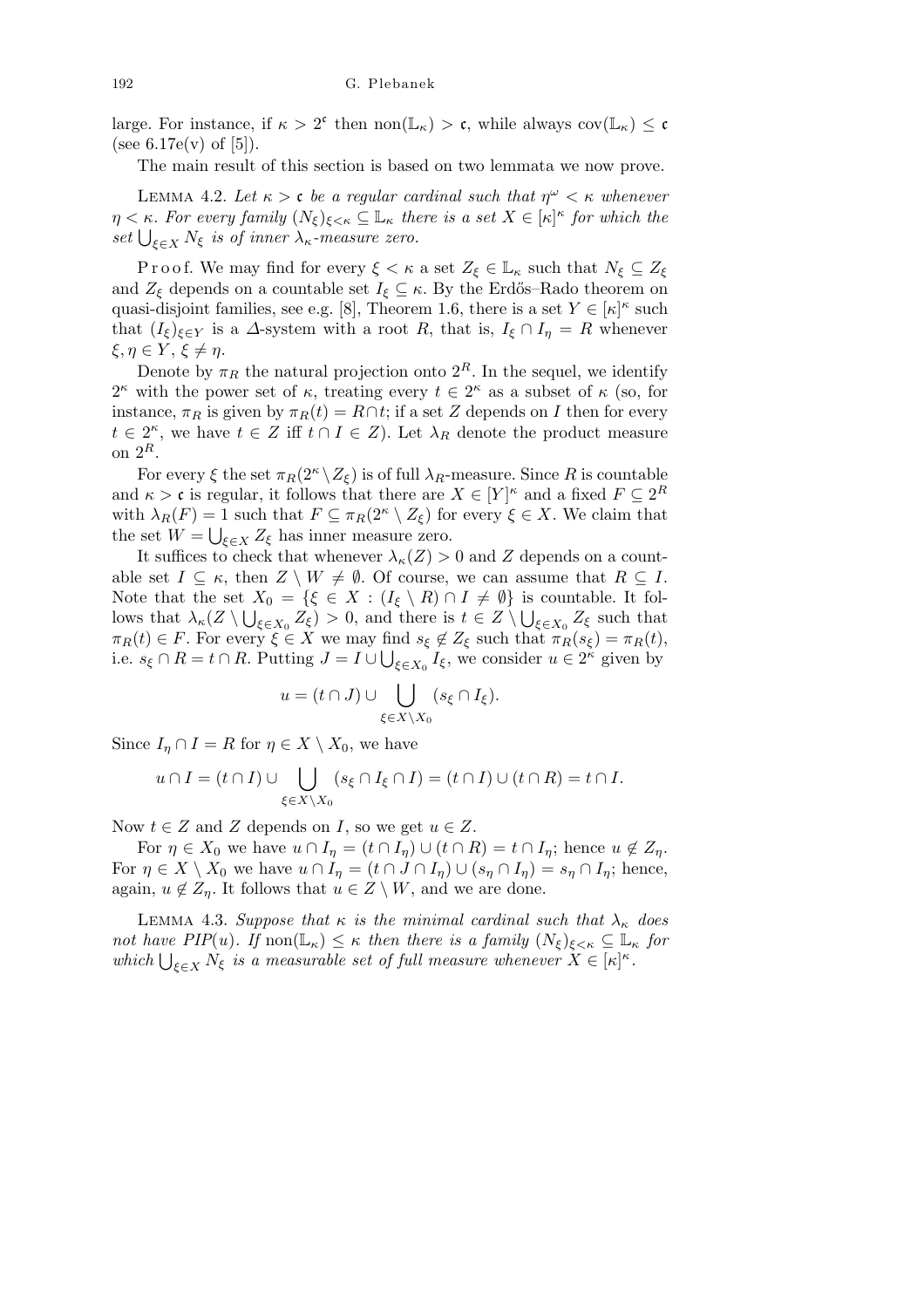P r o o f. (1) A characterization of  $\text{PIP}(u)$  mentioned above implies that there is a convex and  $\tau_p$ -compact set *C* of universally measurable functions for which the mapping  $g \in C \to \int g d\mu$  is not  $\tau_p$ -continuous. By a lemma due to Talagrand [15], 5-1-2 (see also [11]), there are  $f, g \in C$  such that  $T = \{f \neq g\}$  has positive measure and *g* is in the  $\tau_p$ -closure of  $C(f)$  ${h \in C : h = f \text{ a.e.}}$ . We shall find sets  $N_{\xi} \subseteq T$  having the property  $T \setminus \bigcup_{\xi \in X} N_{\xi} \in \mathbb{L}_{\kappa}$  for every  $X \in [\kappa]^{\kappa}$ . This gives the assertion of the lemma in view of homogeneity of  $\lambda_{\kappa}$ .

(2) We claim that if  $D \subseteq C(f)$  and  $|D| < \kappa$  then  $\mathrm{cl}_{\tau_p}(D) \subseteq C(f)$ .

We shall check that the claim is a consequence of the fact that  $\lambda_n$  has PIP(u) whenever  $\eta < \kappa$ . Suppose the contrary; let  $d \in C$  be a function such that *d* is in the closure of *D* but  $d \notin C(f)$ .

There is a set  $X \subseteq \kappa$  with  $|X| < \kappa$  such that all functions from *D*, and also  $f, d$ , are measurable with respect to  $\varSigma_X$ , where  $\varSigma_X$  is the completion, with respect to  $\lambda_{\kappa}$ , of the  $\sigma$ -algebra of Baire sets that depend on coordinates in *X* (since  $|D| < \kappa$ , the existence of such a set *X* follows from the remark made at the beginning of this section).

Let  $K = \{t \in 2^{\kappa} : t \subseteq X\}$ , that is,  $t \in K$  if and only if  $t(\xi) = 0$  for all  $\xi \notin X$ , and let  $\lambda_X$  be the natural product measure on  $2^X$ . Identifying *K* with  $2^X$  we may treat  $\lambda_X$  as a measure on *K*. Note that if *N* is a set in  $\varSigma_X$ then  $\lambda_{\kappa}(N) = 0$  if and only if  $\lambda_{X}(N \cap K) = 0$ .

Given  $h \in C$ , let  $h_K$  denote the restriction of  $h$  to  $K$ ; put  $C_K = \{h_K :$  $h \in C$ <sup>}</sup>. Now  $C_K$  is a convex and  $\tau_p$ -compact set of universally measurable functions and the integral with respect to  $\lambda_X$  is not  $\tau_p$ -continuous on  $C_K$ . Indeed,  $d_K$  is not equal to  $f_K \lambda_X$ -a.e., while for every  $h \in C(f)$  we have  $h = f \lambda_{\kappa}$ -a.e. and hence  $h_{|K} = f_{|K} \lambda_{X}$ -a.e. It follows that  $\lambda_{X}$  does not have PIP(u), contrary to  $|X| < \kappa$ .

(3) Let  $\gamma$  be the minimal cardinality of a set  $Q \subseteq 2^{\kappa}$  having the property that for every  $h \in C$ , if  $h_{|Q} = g_{|Q}$  then  $h = g$  a.e. (that is, C is determined by *Q* in the terminology of [16]). We have  $\gamma \leq \text{non}(\mathbb{L}_{\kappa}) \leq \kappa$ , since functions from *C* are measurable. We claim that in fact  $\gamma = \kappa$ .

Indeed, let *Q* have the property as above. If  $|Q| < \kappa$  then, using  $g \in$  $\text{cl}_{\tau_{\text{p}}}(C(f))$ , we may easily find a family  $D \subseteq C(f)$  with  $|D| = |Q|$  such that there is  $h' \in \text{cl}_{\tau_p}(D)$  with  $h'_{|Q} = g_{|Q}$ . But this gives  $h' = g$  a.e., which contradicts (2).

(4) Now let  $Q = (q_{\xi})_{\xi < \kappa}$  be a set as in (3); define  $Q_{\xi} = (q_{\beta})_{\beta < \xi}$ . Using (2) we may find for every  $\xi < \kappa$  a function  $g_{\xi} \in C(f)$  such that  $g_{\xi|Q_{\xi}} = g_{|Q_{\xi}}$ . Now define  $N_{\xi} = \{g_{\xi} \neq f\} \cap T$ ; we have  $N_{\xi} \in \mathbb{L}_{\kappa}$ .

If  $X \in [\kappa]^{\kappa}$  then any cluster point *h* of  $(g_{\xi})_{\xi \in X}$  satisfies  $h_{\vert Q} = g_{\vert Q}$  and  $\text{if } \{A \in [K] \text{ then any cluster point } h \text{ of } (g_{\xi})_{\xi \in X} \text{ satisfies } h_{|Q} = g_{|Q} \text{ and } h$ <br>thus  $h = g$  a.e. Consequently,  $A(X) = \bigcup_{\xi \in X} N_{\xi}$  satisfies  $\{h = g\} \cap T \subseteq$  $A(X) \subseteq T$ , and the proof is complete.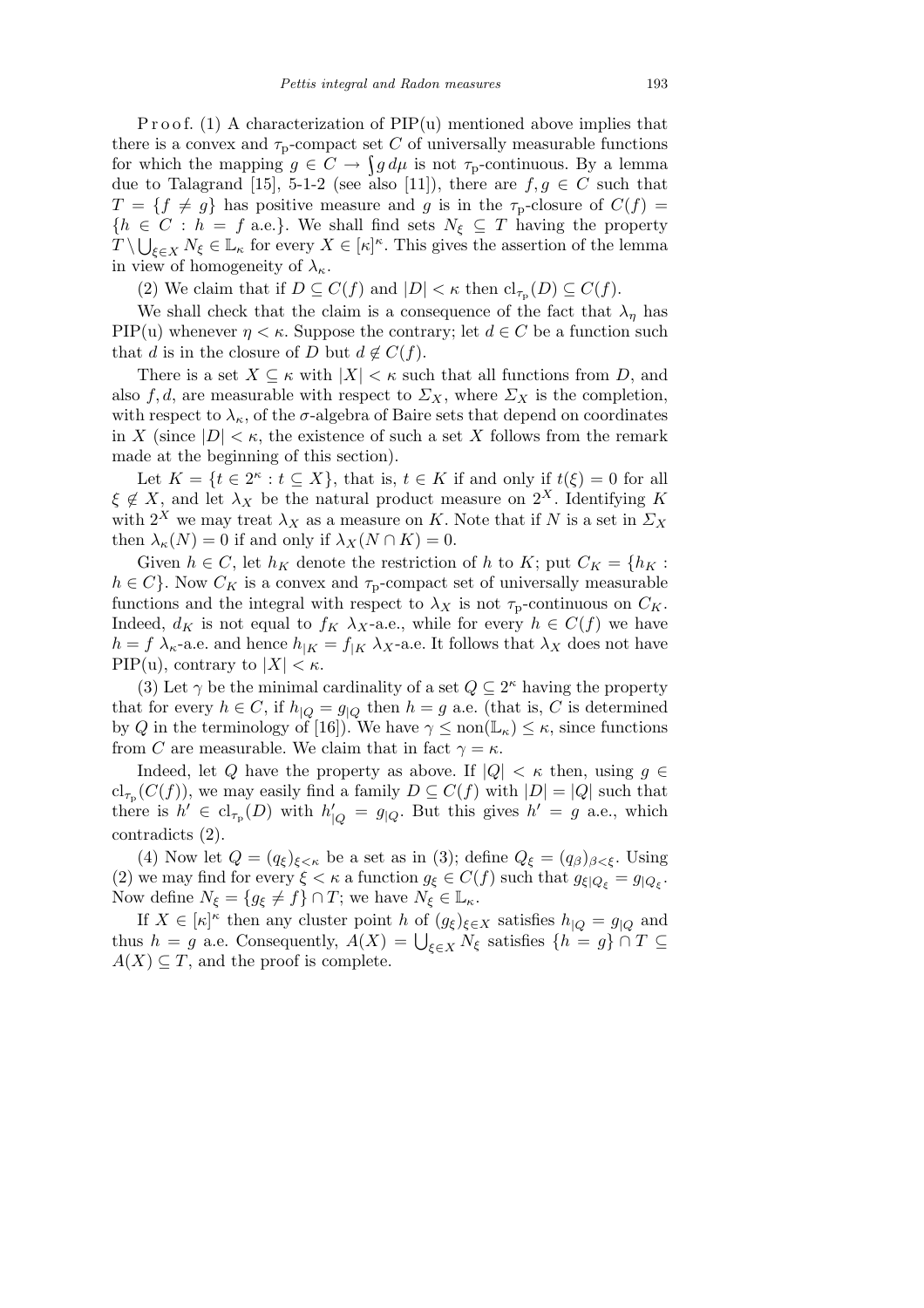THEOREM 4.4. If the measure  $\lambda_c$  has PIP(*u*) then so does  $\lambda_{\kappa}$  for every *κ < ωω.*

P r o o f. The assertion is clear if  $\mathfrak{c} > \omega_\omega$ . Otherwise we have  $\mathfrak{c} = \omega_n$  for some *n*. Then  $\omega_k^{\omega} = \omega_k$  for  $k \geq n$ , which implies non $(\mathbb{L}_{\omega_k}) \leq \omega_k$  (see [5], 6.17). The rest follows from Lemmas 4.2 and 4.3.

COROLLARY 4.5. It is relatively consistent that  $\lambda_{\kappa}$  has PIP(*u*) for every  $\kappa < \mathfrak{c} + 2^{\mathfrak{c}} + 2^{2^{\mathfrak{c}}} + \dots$ 

P r o o f. Indeed, if  $\omega_1 = \text{non}(\mathbb{L}_{\mathfrak{c}}) < \text{cov}(\mathbb{L}_{\mathfrak{c}}) = \omega_2 = \mathfrak{c}$ , while  $\omega_{n+1} = 2^{\omega_n}$ for every  $n \ge 2$ ,  $\lambda_c$  has PIP in view of Theorem 4.1, and  $\omega_\omega = c + 2^c + 2^{2^c} + \dots$ 

We do not know if Theorem 4.4 holds true when  $\text{PIP}(\mathbf{u})$  is replaced by PIP. Note that universal measurability was employed only in step 2 of the proof of Lemma 4.3.

It seems that without further assumptions nothing can be said on Pettis integrability with respect to the measure  $\lambda_{\omega_{\omega}}$ . This is partially supported by the following remark due to Fremlin [4], page 106. Namely, if  $\kappa = \sup_n \kappa_n$ , where  $\kappa_{n+1} = 2^{\kappa_n}$ , and  $\kappa^+ = 2^{\kappa}$  then the measure  $\lambda_{\kappa}$  does not have property  $AF<sub>∞</sub>$  and therefore does not have PIP.

**Acknowledgements.** I am grateful to the referee who found a gap in the previous version of Lemma 4.3 and suggested several improvements.

## **References**

- [1] K. T. A n d r ew s, *Universal Pettis integrability*, Canad. J. Math. 37 (1985), 141–159.
- [2] G. A. Edgar, *Measurability in a Banach space II*, Indiana Univ. Math. J. 28 (1979), 559–579.
- [3] R. Frankiewicz and G. Plebanek, *On nonaccessible filters in measure algebras* and functionals on  $L^{\infty}(\lambda)^*$ , Studia Math. 108 (1994), 191–200.
- [4] D. H. Fremlin, *Measure-additive coverings and measurable selectors*, Dissertationes Math. 260 (1987).
- [5] —, *Measure algebras*, in: Handbook of Boolean Algebras, J. D. Monk (ed.), North-Holand, 1989, Vol. III, Chap. 22.
- [6] —, *Real-valued measurable cardinals*, in: Israel Math. Conf. Proc. 6, 1993, 961–1044.
- [7] K. Kunen, *Some points in βN*, Math. Proc. Cambridge Philos. Soc. 80 (1975), 385–398.
- [8] —, *Set Theory*, Stud. Logic 102, North-Holland, 1980.
- [9] K. Musiał, *Topics in the theory of Pettis integration*, Rend. Inst. Mat. Univ. Trieste 23 (1991), 177–262.
- [10] S. Negrepontis, *Banach spaces and topology*, in: Handbook of Set-Theoretic Topology, K. Kunen and J. Vaughan (eds.), North-Holland, 1984, 1045–1142.
- [11] G. Plebanek, *On Pettis integrals with separable range*, Colloq. Math. 64 (1993), 71–78.
- [12] L. H. Riddle and E. Saab, *On functions that are universally Pettis integrable*, Illinois J. Math. 29 (1985), 509–531.